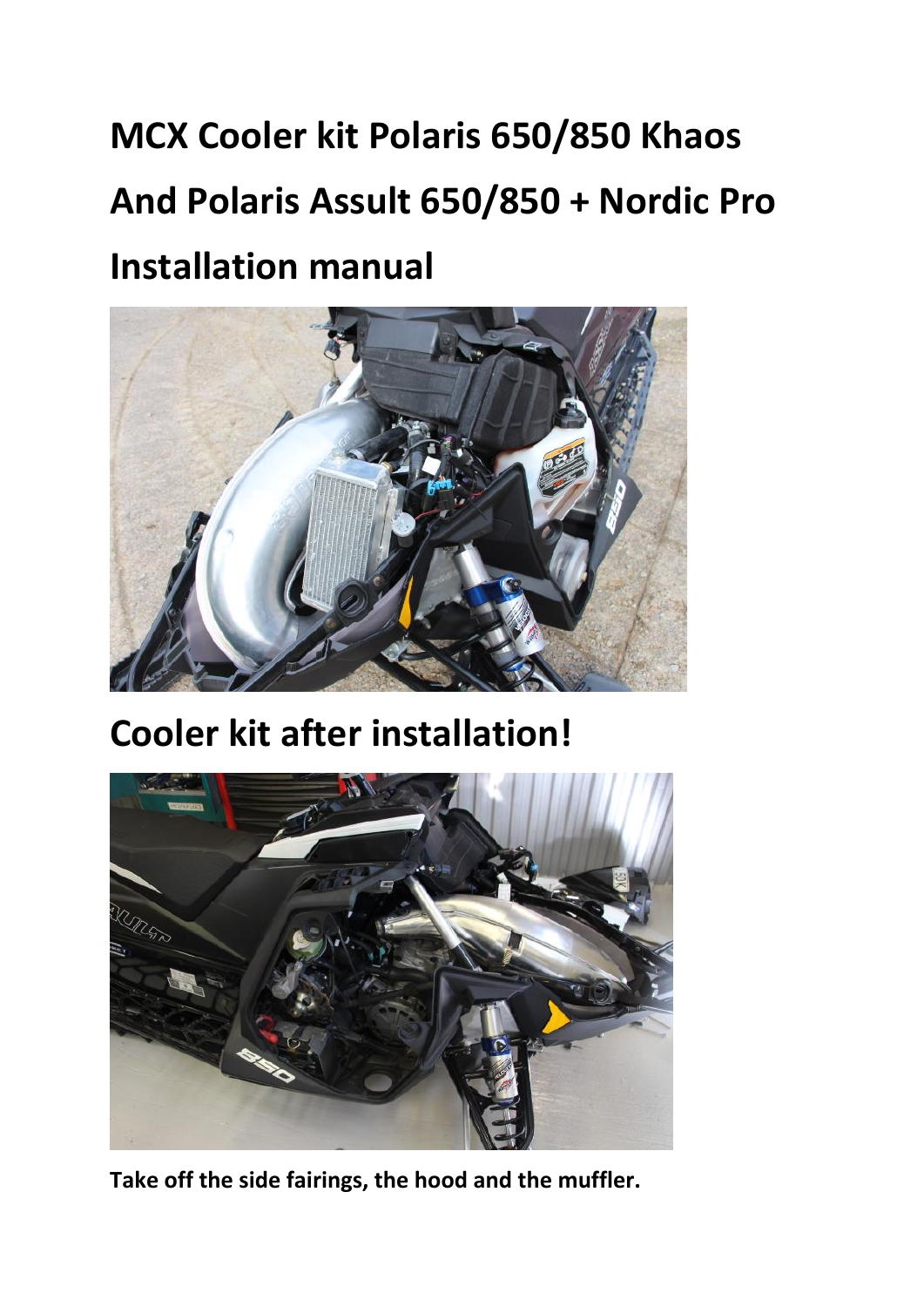

**To make space for the cooler kit you have to remove the holder for the spare spark plugs and the spare belt.**

**The belt and spark plugs can be placed in the space behind the seat.**



**Take off the hose from the cylinder head. It is not coming much coolant fluid.**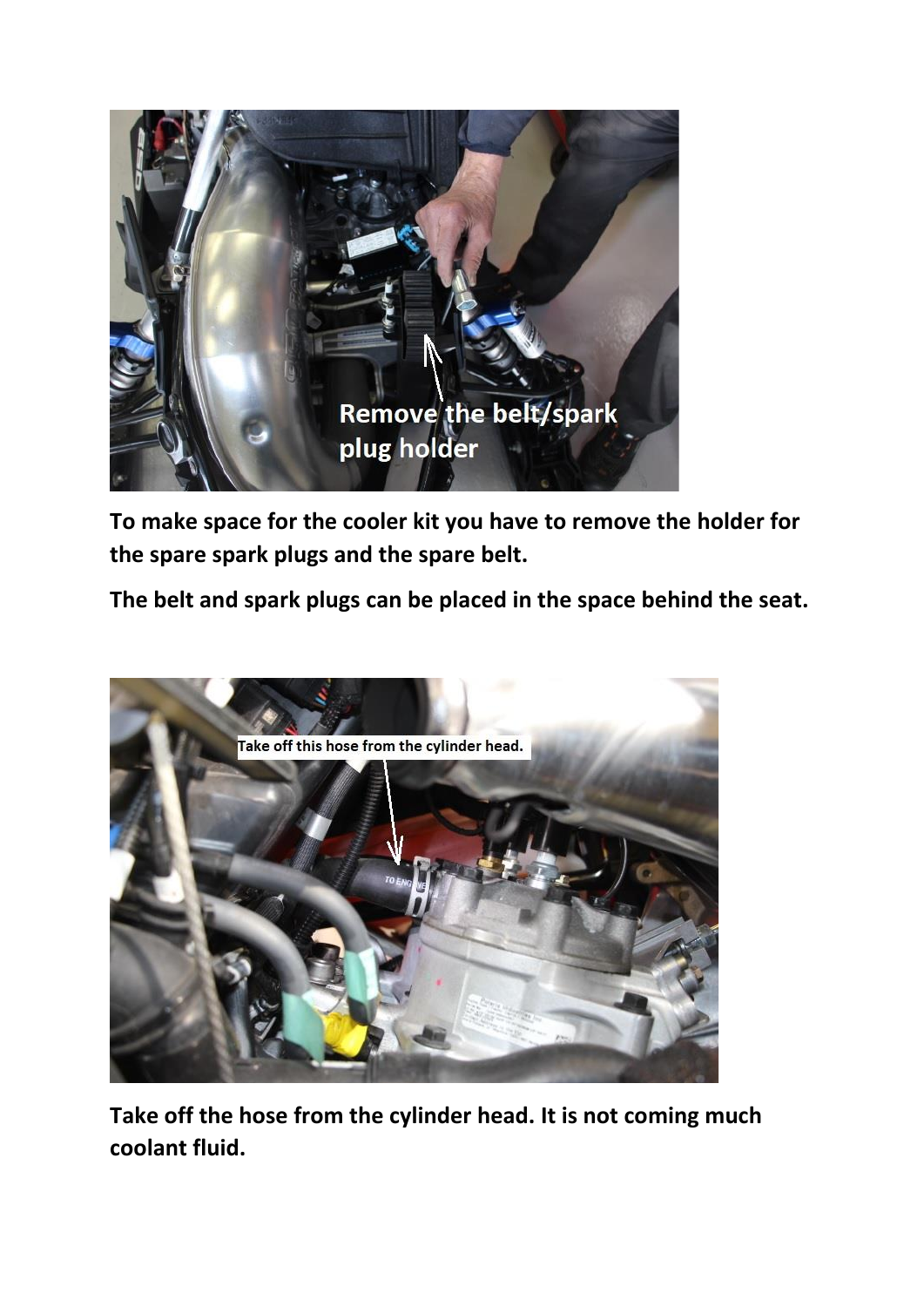

**Replace the stock clamp with a normal hose clamp supplied with the kit.**



**The lower stay for the water radiator will be fastened at this bolt.**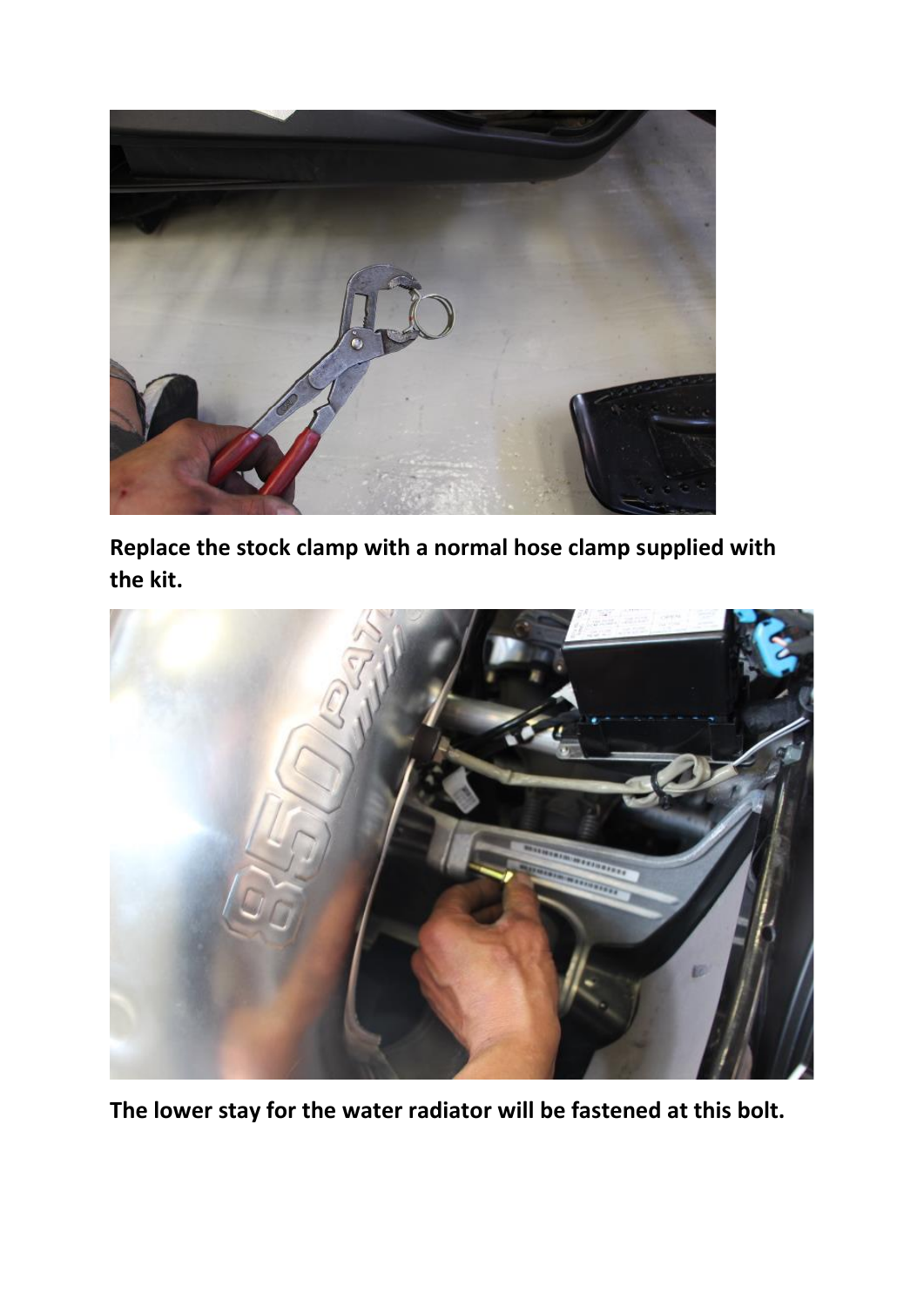

**Install a rubber mount in this hole. Use an M6x35 bolt.**



**Install the lower radiator hose and the lower cooler stay like the picture.**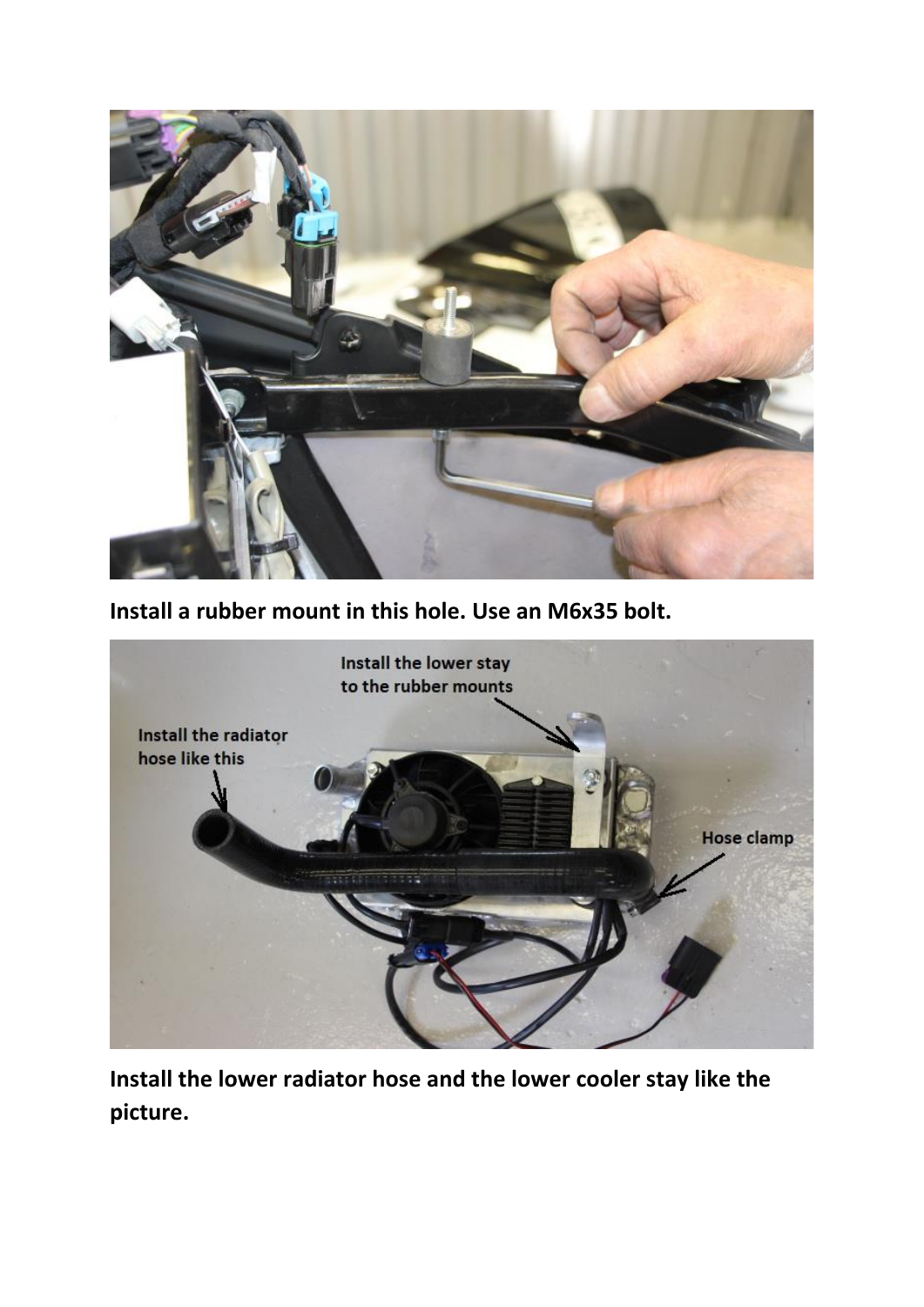

**Install the radiator/fan on the sled. Use the same bolt as before.**



**On the Polaris Khaos model, place the radiator hoses on the left side of the chassis tube like the picture.**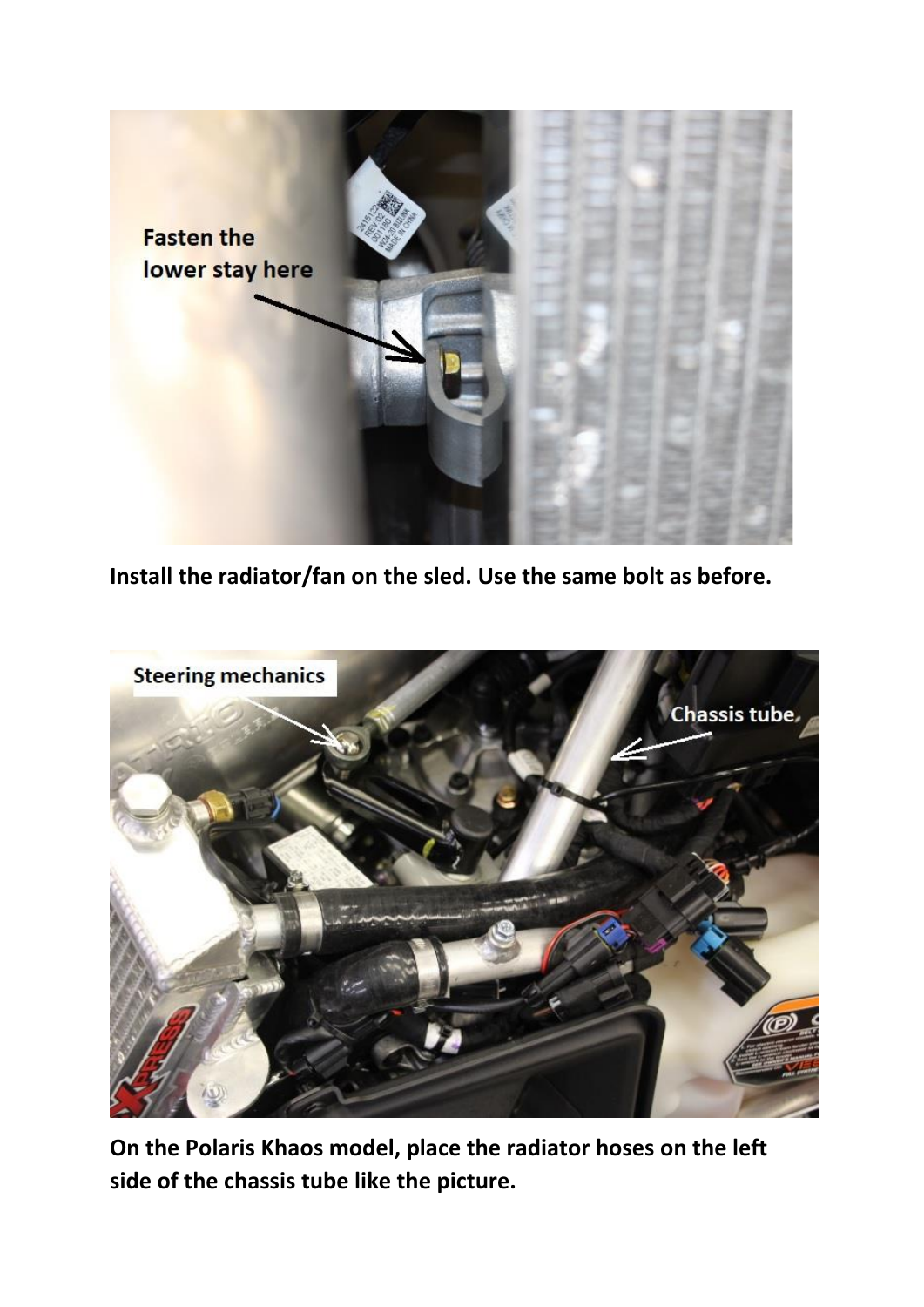

**Install the aluminium tube like the pictures.**



**On the Polaris Assult 650 & 850, and the Nordic Pro 650, the water outlet of the radiator and hose routing is slightly different compared to the Khaos model.**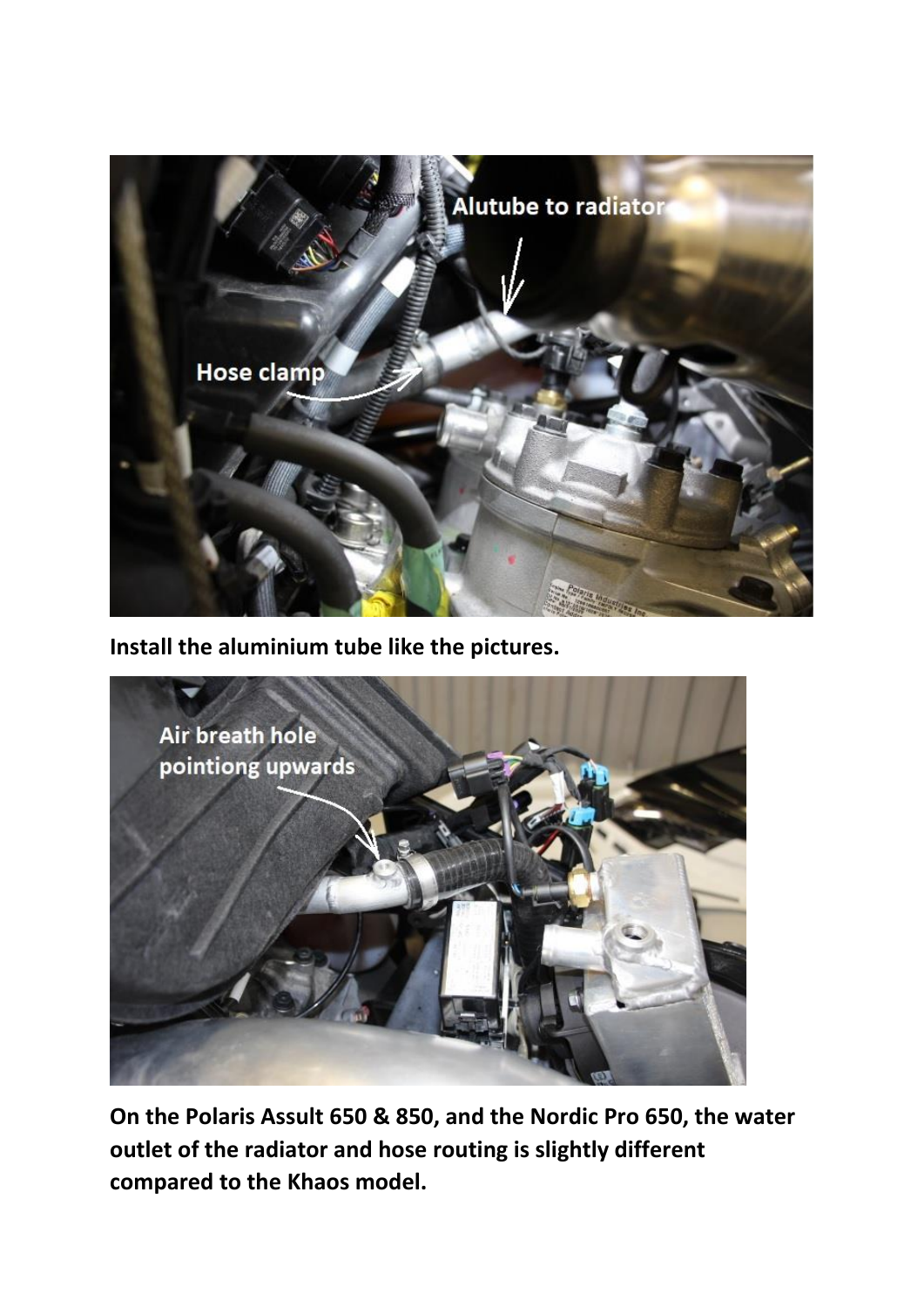

**Install the hose between the cylinder head and the radiator**



**Before you fill up antifreeze in the new radiator, check the coolant level. The filler cap must be closed when filling the radiator.**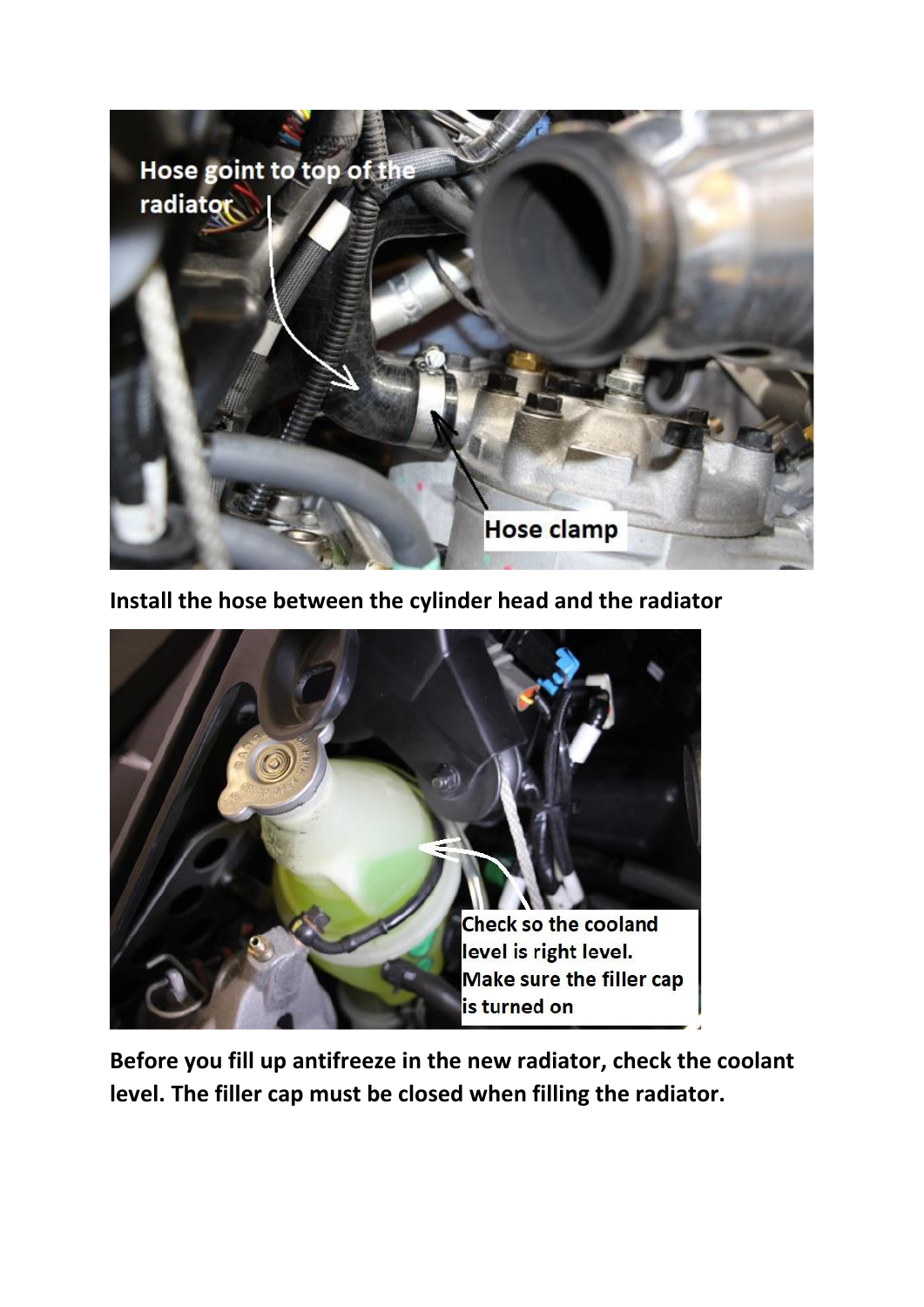

**Fill up the radiator with antifreeze coolant until it come comes up in the air breath hole on the aluminium water tube.**

**Fill up the last volume in the radiator. Turn on the plug.**